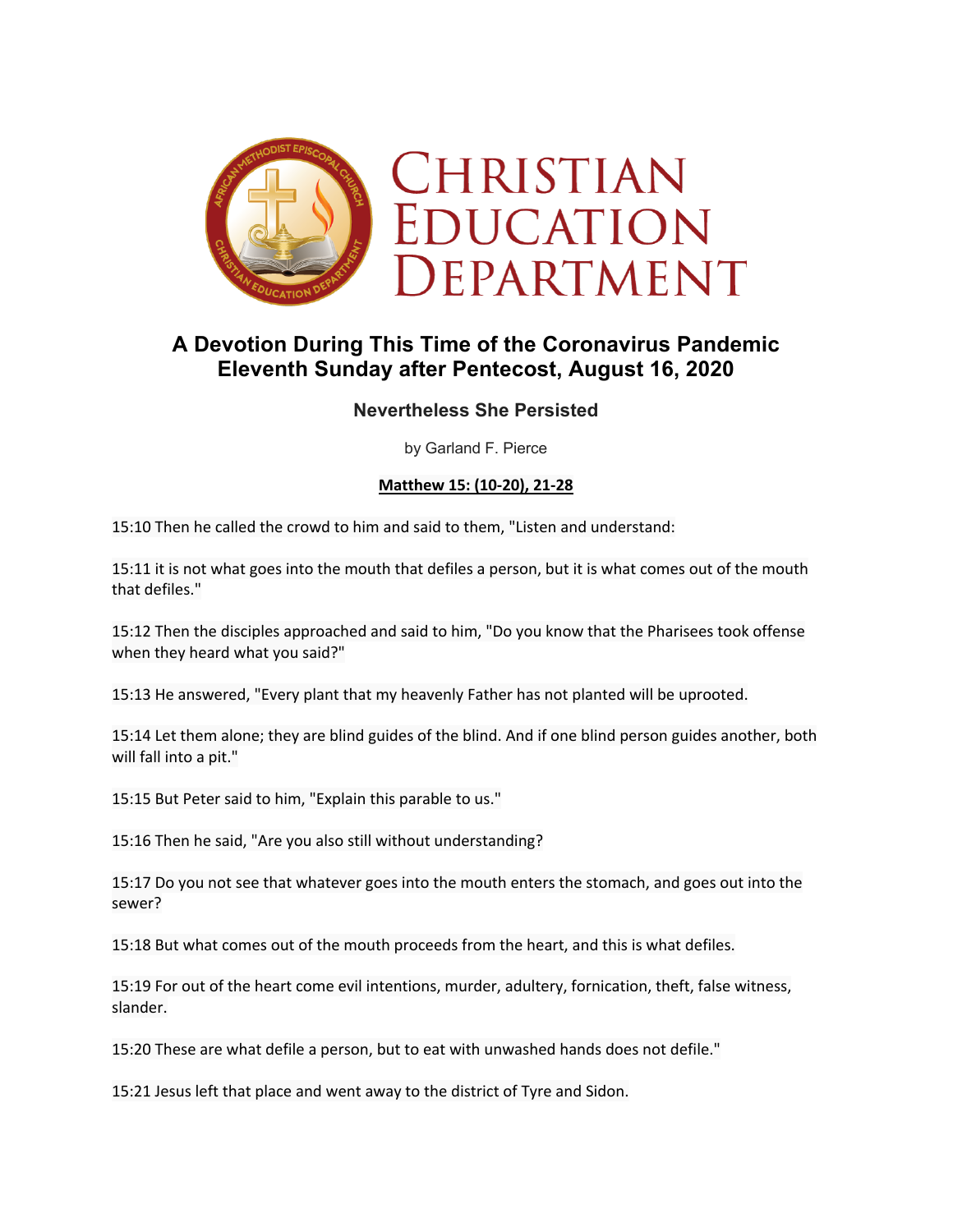15:22 Just then a Canaanite woman from that region came out and started shouting, "Have mercy on me, Lord, Son of David; my daughter is tormented by a demon."

15:23 But he did not answer her at all. And his disciples came and urged him, saying, "Send her away, for she keeps shouting after us."

15:24 He answered, "I was sent only to the lost sheep of the house of Israel."

15:25 But she came and knelt before him, saying, "Lord, help me."

15:26 He answered, "It is not fair to take the children's food and throw it to the dogs."

15:27 She said, "Yes, Lord, yet even the dogs eat the crumbs that fall from their masters' table."

15:28 Then Jesus answered her, "Woman, great is your faith! Let it be done for you as you wish." And her daughter was healed instantly.

In this passage, there is a lot of talk about clean and unclean! Then, Jesus and his disciples arise and go to the district of Tyre and Sidon, a largely Gentile region, the land of the unclean! There is an encounter with a woman. Matthew describes her as a Canaanite woman. Mark describes her as a Syrophoenician woman. What we know for certain is that she ain't Jewish. Jesus knows this. The disciples know this. And the woman knows this. But, somehow she also knows that this Jewish rabbi has what she needs—the ability to heal and free her tormented and at-risk daughter. So much so until she approaches him and the disciples and makes her need plainly known. She will not go away. She will not stop pleading her case. She will not stop shouting.

This is where it get uncomfortable for many Christians. Jesus, the one who bids "Come unto me," seems to dismiss this woman even in the face of her profound need. Faced with her need, the disciples advocate that she be sent away. Jesus plainly expresses that his gifts are reserved for the chosen, for his kind, the lost sheep of the house of Israel. Nevertheless she persisted. To his initial statement of objection, she persisted. To his comment about bread, children, and dogs, she persisted with her own about crumbs that ARE made available. And Jesus praised her great faith and healed her daughter. She believed in Jesus' power. She persisted in that faith that change was possible, despite obstacles or rejection. She advocated for her child who did not have the ability to advocate for herself. She persisted, prevailed, and saw the change she desired. Hers was a faith lesson that persists even today.

It seems like ancient history; but, in 2017, US Senator Elizabeth Warren was silenced by the senate, using an obscure senate rule. When asked about it, US Senator Majority Leader Mitch McConnell said, "Sen. Warren was giving a lengthy speech. She had appeared to violate the rule. She was warned. She was given an explanation. Nevertheless, she persisted."

This year marks the 100<sup>th</sup> anniversary of the 19<sup>th</sup> Amendment to the US Constitution, giving women the right to vote (ratified August 18, 1920). Senator Warren, a former presidential candidate, persisted. Now, just days from the centennial anniversary of the ratification of the 19<sup>th</sup> Amendment, Senator Kamala Harris has been named the Democratic candidate for the office of Vice President of the USA, the first woman, the first person of African or Asian descent to be so named. She was a part of the lists of accomplished women who ran for president and to be considered for vice president. She and they persisted, as did countless women before them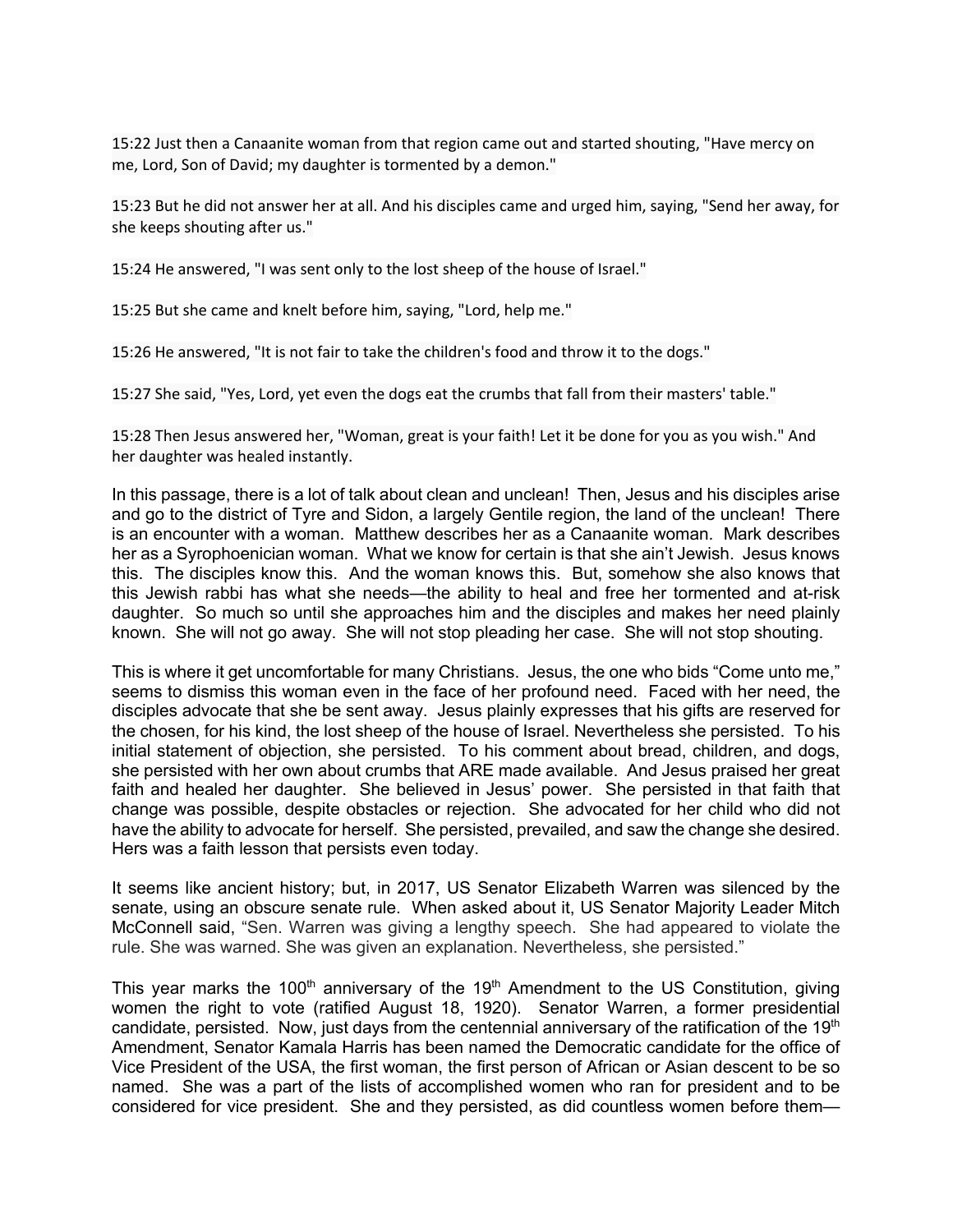suffragettes and abolitionists, Jarena Lee and Charlotte Maxeke. Many have persisted with faith, members of the Women's Missionary Society and the Negro Women's Club movement and women in ministry appointed to far-flung charges and church school teachers, mothers, grandmothers, aunties, and sisters all over the world, believing change was possible, believing with Jesus' help, they could be the change they sought. What we say of women of faith can be said of men of faith as well.

The call to faith is a call to persistence. It is a call to advocate for our freedom and for the freedom of those unable to advocate for themselves. Is it political? Well, yes! Is it faithful? Absolutely! **Persist!**

**TALK:** Take a moment to be silent, reflect, and share (write down)—When have traditions, beliefs, or preconceived notions kept you from responding to someone in need?

# **PRAY:**

#### **O God, we persist and we advocate, because our faith is in you and your power to save and set free. We pray in the name of the one who came to save and free us ALL, Jesus, AMEN**

# **ACT:**

1. Is there some issue or matter which you need to address and advocate on behalf of yourself, your family, your church, or your community? How will you do it (write, call, speak up, educate, protest)? Make a plan. For those US citizens, here are some practical actions to take: Participate in the current democratic processes (voter registration, voting, completing the 2020 census and encouraging others to do so—See: http://www.amev-alert.org and https://2020census.gov.) For everyone, practice social distancing as much as possible, wash your hands often, and wear face covering to help prevent the spread of COVID-19—See: http://www.amechealth.org.

2. See also the activity that accompanies this devotion.

3. Revisit the Psalm 23 Challenge first issued as part of the March 22, 2020 set of resources.

## **Song:**

## Lord, I Hear of Showers of Blessing AMEC Hymnal, #310

- 1. Lord, I hear of showers of bless-ing Thou art scat-tering full and free; Showers the thirst-y land re-fresh-ing; Let some drops now fall on me; E-ven me, E-ven me, Let some drops now fall on me.
- 2. Pass me not, O gra-cious Fa-ther, Sin-ful though my heart may be; Thou mightst leave me, but the rath-er Let Thy mer-cy light on me; E-ven me, E-ven me, Let Thy mer-cy light on me.
- 3. Pass me not, O ten-der Sav-ior, Let me love and cling to Thee; I am long-ing for Thy fa-vor; While Thou'rt call-ing, O call me,